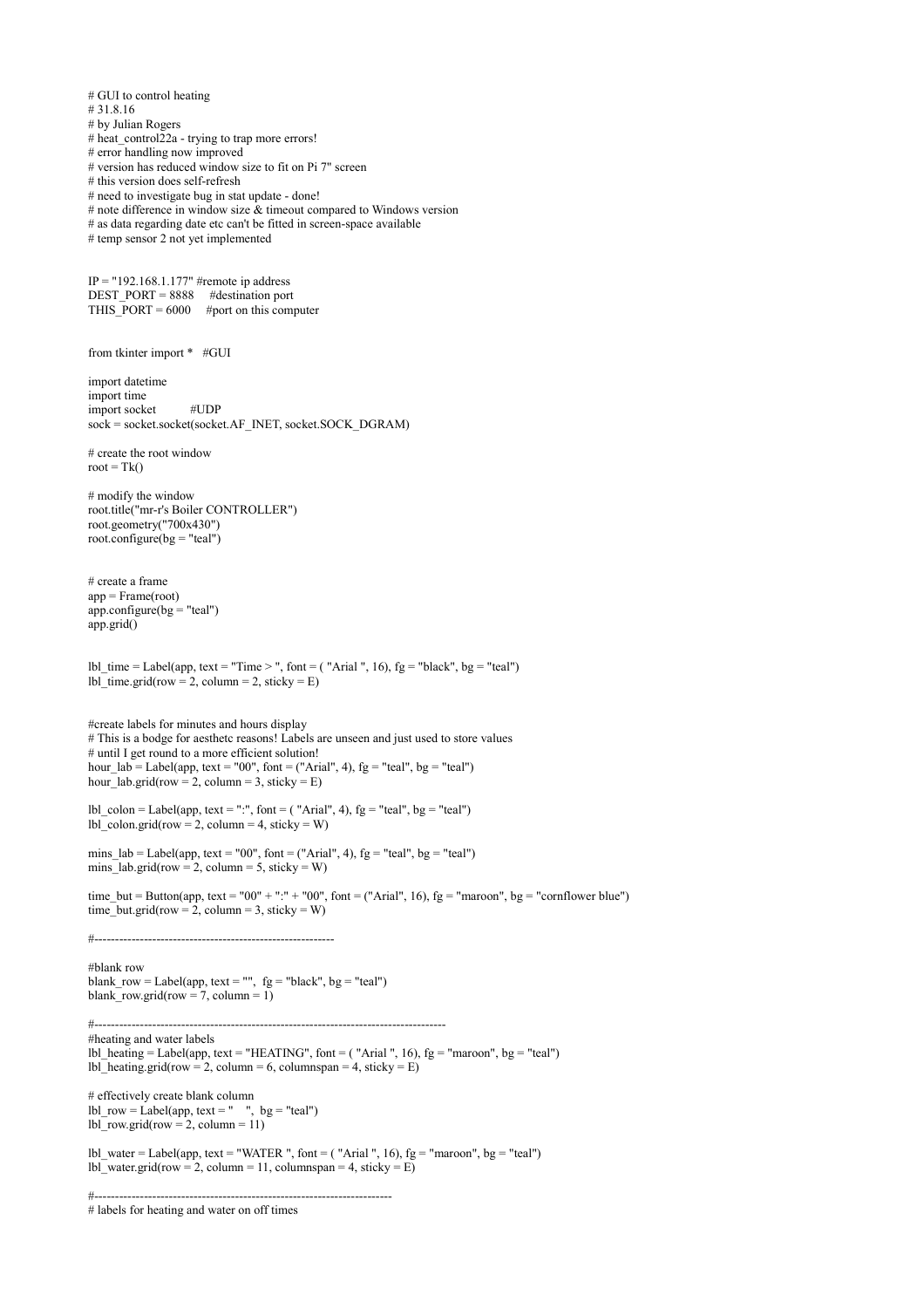lbl\_time\_on1 = Label(app, text = "Time on 1 > ", font = ( "Arial ", 16), fg = "black", bg = "teal") lbl time on1.grid(row = 3, column = 6, sticky = E) lbl\_time\_off1 = Label(app, text = "Time off  $1 >$  ", font = ( "Arial ", 16), fg = "black", bg = "teal")  $lb$  time\_off1.grid(row = 4, column = 6, sticky = E) lbl\_time\_on2 = Label(app, text = "Time on  $2 >$  ", font = ( "Arial ", 16), fg = "black", bg = "teal") lbl\_time\_on2.grid(row = 5, column = 6, sticky = E) lbl\_time\_off2 = Label(app, text = "Time off  $2 >$  ", font = ( "Arial ", 16), fg = "black", bg = "teal") lbl\_time\_off2.grid(row = 6, column = 6, sticky = E) lbl\_advance\_status = Label(app, text = "Advance ", font = ( "Arial ", 16), fg = "black", bg = "teal")  $lb \overline{\phantom{a}}$  advance status.grid(row = 5, column = 2, sticky = E) #create a button to update on / off times on remote timer ---------- $def$  update\_times $()$ : lbl feedback.config(text = "updating on / off times ... ") #onoff times = StringVar() onoff\_times = water\_on1\_hour\_label.cget("text") + "," + water\_on1\_mins\_label.cget("text") + "," + $\setminus$ water off1\_hour\_label.cget("text") + "," + water\_off1\_mins\_label.cget("text") + "," + $\setminus$ water\_on2\_hour\_label.cget("text") + "," + water\_on2\_mins\_label.cget("text") + "," + $\setminus$ water off2 hour label.cget("text") + "," + water off2 mins label.cget("text") + "," + $\setminus$ heat\_on1\_hour\_label.cget("text") + "," + heat\_on1\_mins\_label.cget("text") + "," + $\setminus$ heat off1 hour label.cget("text") + "," + heat off1 mins label.cget("text") + "," + $\setminus$ heat\_on2\_hour\_label.cget("text") + "," + heat\_on2\_mins\_label.cget("text") + "," + $\setminus$  heat\_off2\_hour\_label.cget("text") + "," + heat\_off2\_mins\_label.cget("text") lbl feedback  $2.\text{config}(\text{text} = \text{onoff times})$ sock.sendto(bytes(onoff\_times, "utf-8"),  $("192.168.1.177", 8888)$ ) update times but = Button(app, text = "Load on/off", font = ("Arial", 16), fg = "black", bg = "pink", command = update times) update\_times\_but.grid(row =  $8$ , column = 12, columnspan =  $5$ , sticky = W) #-------------------------------------------------------------------#### # labels to show heat on/off times heat on1 hour label = Label(app, text = "00", font = ("Arial", 16), fg = "black", bg = "teal") heat on<sup>1</sup> hour<sup>1</sup> label.grid(row = 3, column = 7, sticky = E) #colon label lbl\_colon2 = Label(app, text = ":", font = ( "Arial", 16),  $fg =$  "black",  $bg =$  "teal") lbl\_colon2.grid(row = 3, column = 8) heat\_on1\_mins\_label = Label(app, text = "00", font = ("Arial", 16),  $fg = "black", bg = "teal"$ ) heat on  $\overline{\text{mins}}$  label.grid(row = 3, column = 9, sticky = W) heat off1 hour label = Label(app, text = "00", font = ("Arial", 16),  $fg$  = "black",  $bg$  = "teal") heat\_off1\_hour\_label.grid(row = 4, column = 7, sticky = E) #colon label  $\text{lbl\_colon3} = \text{Label}(\text{app}, \text{text} = "::", \text{font} = ("Arial", 16), \text{fg} = "black", \text{bg} = "teal")$  $\overline{1}$ lbl\_colon3.grid(row = 4, column = 8) heat off1 mins  $label = Label(app, text = "00", font = ("Arial", 16), fg = "black", bg = "teal")$ heat\_off1\_mins\_label.grid(row = 4, column = 9, sticky = W) #--------------------------------------------------------------------------------------- heat on2 hour label = Label(app, text = "00", font = ("Arial", 16),  $fg$  = "black",  $bg$  = "teal") heat on2 hour label.grid(row = 5, column = 7, sticky = E) #colon label lbl colon3 = Label(app, text = ":", font = ( "Arial", 16), fg = "black", bg = "teal")  $lb\bar{c}$  colon3.grid(row = 5, column = 8) heat\_on2\_mins\_label = Label(app, text = "00", font = ("Arial", 16), fg = "black", bg = "teal") heat\_on2\_mins\_label.grid(row = 5, column = 9, sticky = W) heat off2 hour label = Label(app, text = "00", font = ("Arial", 16),  $fg$  = "black",  $bg$  = "teal") heat\_off2\_hour\_label.grid(row = 6, column = 7, sticky = E) #colon label lbl colon4 = Label(app, text = ":", font = ( "Arial", 16),  $fg$  = "black", bg = "teal")  $\overline{{\rm lb}}$  colon4.grid(row = 6, column = 8)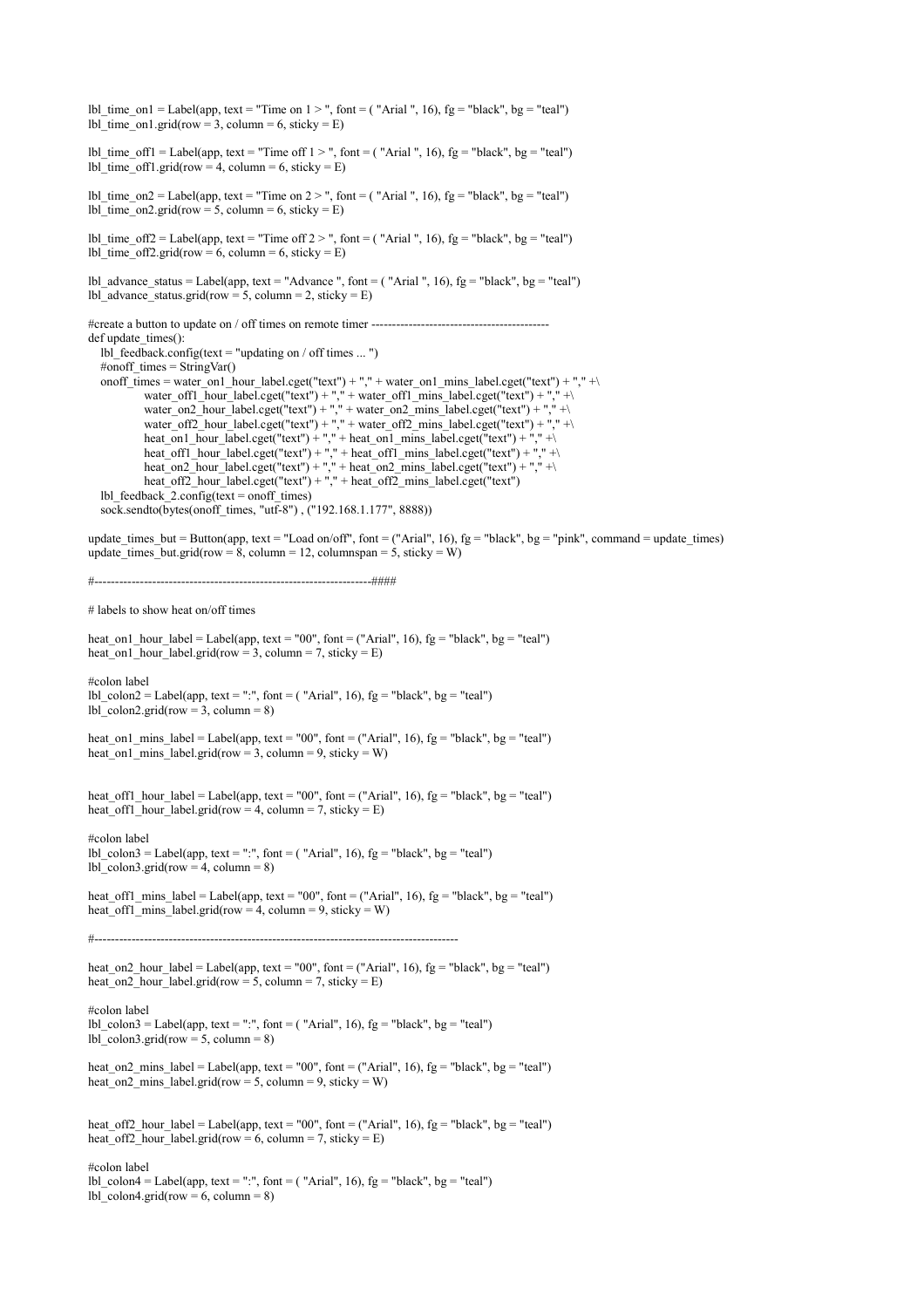heat off2 mins label = Label(app, text = "00", font = ("Arial", 16),  $fg$  = "black",  $bg$  = "teal") heat\_off2\_mins\_label.grid(row =  $6$ , column =  $9$ , sticky = W) #------------------------------------------------------------------------ #advance buttons heat advance but = Button(app, text = "N", font = ("Arial", 16),  $fg = "maroon", bg = "pink"$ ) heat\_advance\_but.grid(row = 5, column = 3, columnspan = 6, sticky = W) def heat  $\text{adv}()$ : but text = heat advance but.config('text')[-1] if but  $text = "Y":$ but  $text = "N"$  else: but\_text = " $Y$ " heat advance but.config(text = but text) other but = water advance but.config("text")[-1]  $lb$  [feedback\_2.config(text = but\_text + other\_but) sock.sendto(bytes(but\_text + other\_but, "utf-8") , ("192.168.1.177" , 8888)) get data remote() clear\_feedback() heat advance but.config(command = heat  $\alpha$ dv) water\_advance\_but = Button(app, text = "N", font = ("Arial", 16), fg = "maroon", bg = "pink") water\_advance\_but.grid(row = 5, column = 4, columnspan = 6, sticky = W) def water\_adv(): but text = water advance but.config('text')[-1] if but  $text = "Y":$  $but\_text = "N"$  else:  $but\_text = "Y"$ water advance but.config(text = but text) other\_but = heat\_advance\_but.config("text")[-1] lbl\_feedback\_2.config(text = but\_text + other\_but) sock.sendto(bytes(other\_but + but\_text, "utf- $8\overline{''}$ ), ("192.168.1.177", 8888)) get\_data\_remote() clear\_feedback() water\_advance\_but.config(command = water\_adv) #-------------------------------------------------------------------------------------- # labels to show water on/off times water\_on1\_hour\_label = Label(app, text = "00", font = ("Arial", 16),  $fg =$  "black", bg = "teal") water\_on1\_hour\_label.grid(row = 3, column = 12, sticky = E) #colon label lbl\_colon4 = Label(app, text = ":", font = ( "Arial", 16),  $fg = "black", bg = "teal"$ ) lbl\_colon4.grid(row = 3, column = 13) water\_on1\_mins\_label = Label(app, text = "00", font = ("Arial", 16), fg = "black", bg = "teal") water\_on1\_mins\_label.grid(row = 3, column = 14, sticky = W) water\_off1\_hour\_label = Label(app, text = "00", font = ("Arial", 16), fg = "black", bg = "teal") water\_off1\_hour\_label.grid(row = 4, column = 12, sticky = E) #colon label lbl\_colon5 = Label(app, text = ":", font = ( "Arial", 16),  $fg = "black", bg = "teal"$ )  $lb\overline{\phantom{a}}$  colon5.grid(row = 4, column = 13) water\_off1\_mins\_label = Label(app, text = "00", font = ("Arial", 16), fg = "black", bg = "teal") water\_off1\_mins\_label.grid(row = 4, column = 14, sticky = W) #--------------------------------------------------------------------------------------- water on2 hour label = Label(app, text = "00", font = ("Arial", 16),  $fg$  = "black", bg = "teal") water\_on2\_hour\_label.grid(row = 5, column = 12, sticky = E)

#colon label lbl colon6 = Label(app, text = ":", font = ( "Arial", 16),  $fg$  = "black", bg = "teal") lbl\_colon6.grid(row = 5, column = 13)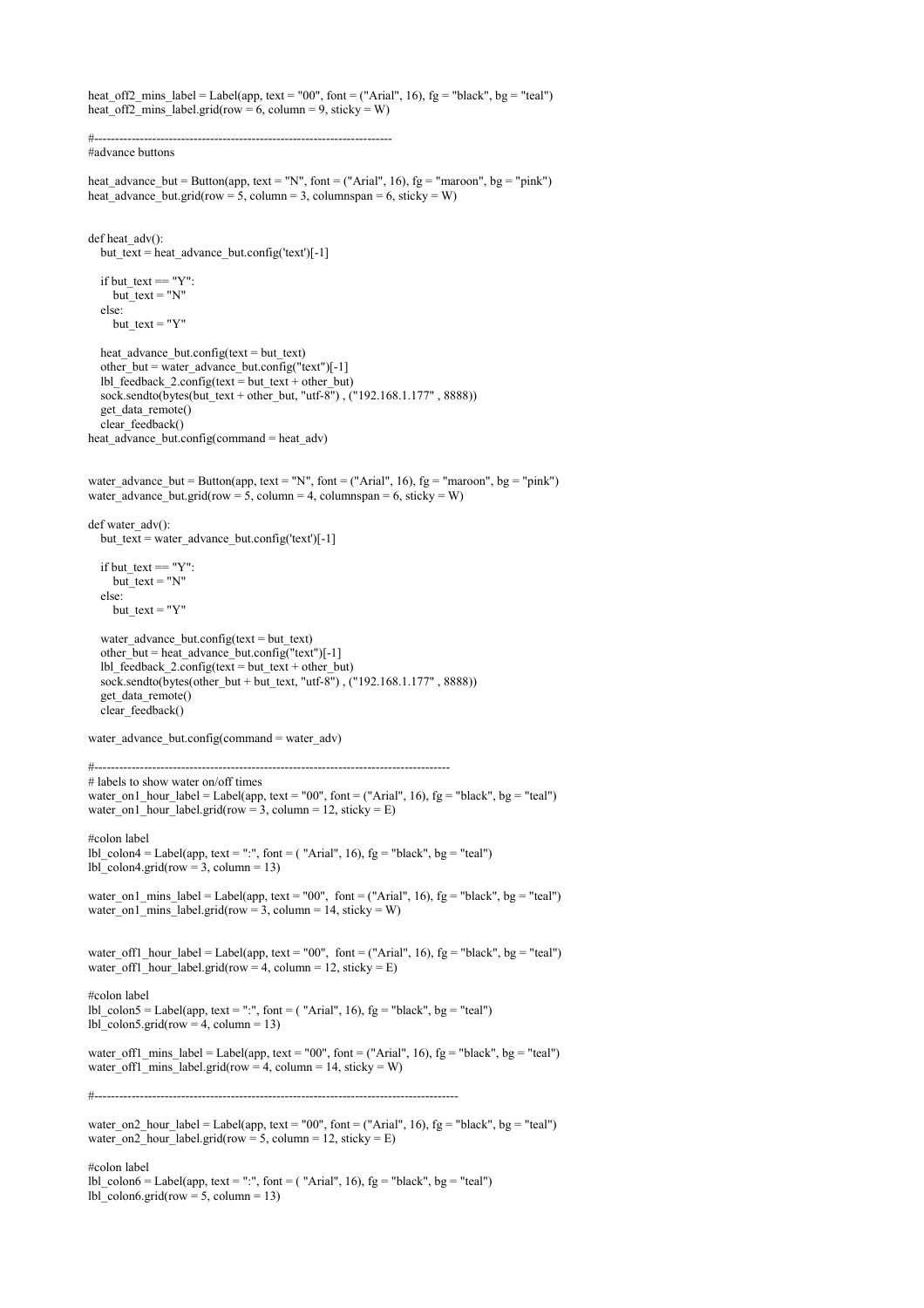water on2 mins label = Label(app, text = "00", font = ("Arial", 16),  $fg$  = "black", bg = "teal") water\_on2\_mins\_label.grid(row = 5, column = 14, sticky = W) water\_off2\_hour\_label = Label(app, text = "00", font = ("Arial", 16), fg = "black", bg = "teal") water\_off2\_hour\_label.grid(row = 6, column = 12, sticky = E) #colon label lbl colon7 = Label(app, text = ":", font = ( "Arial", 16),  $fg$  = "black", bg = "teal") lbl colon7.grid(row = 6, column = 13) water off2 mins label = Label(app, text = "00", font = ("Arial", 16),  $fg$  = "black", bg = "teal") water\_off2\_mins\_label.grid(row = 6, column = 14, sticky = W) #--------------------------------------------------------------------------------- #create blank row in effect blank  $row2 = Label(ap, text = " ", bg = "teal")$ blank\_row2.grid(row = 9, column = 6) #label to show switch status on remote timer lbl\_switch\_status = Label(app, text = "Switch ", font = ( "Arial ", 16),  $fg =$  "black",  $bg =$  "teal") lbl\_switch\_status.grid(row = 4, column = 2, sticky = E) sw\_heatstat\_but = Button(app, text = "T", font = ("Arial", 16),  $fg = "macro"$ ,  $bg = "grey"$ ) sw heatstat but.grid(row = 4, column = 3, sticky = W) sw\_waterstat\_but = Button(app, text = "T", font = ("Arial", 16), fg = "maroon", bg = "grey") sw\_waterstat\_but.grid(row = 4, column = 4, sticky = W) #------------------------------------------------------------------------------------- #create blank row in effect blank  $row3 =$  Label(app, text = " ", bg = "teal") blank row3.grid(row = 12, column = 6) # labels to show remote temperature sensor values etc lbl\_temp\_sensor1 = Label(app, text = "Temperature sensor  $1 >$ ", font = ("Arial", 16), fg = "black", bg = "teal") lbl\_temp\_sensor1.grid(row = 7, column = 2, columnspan = 4, sticky =  $E$ ) lbl\_temp\_sensor2 = Label(app, text = "Temperature sensor 2 > ", font = ( "Arial ", 16), fg = "black", bg = "teal") lbl\_temp\_sensor2.grid(row = 8, column = 2, columnspan = 4, sticky =  $E$ ) temp\_sensor1\_label = Label(app, text = "00.0", font = ("Arial bold", 16), fg = "maroon", bg = "teal") temp\_sensor1\_label.grid(row = 7, column = 6, sticky = W) temp\_sensor2\_label = Label(app, text = "00.0", font = ("Arial bold", 16), fg = "maroon", bg = "teal")  $temp\_sensor2\_label.grid(row = 8, column = 6, sticky = W)$ lbl thermostat = Label(app, text = "Stat", font = ( "Arial ", 16),  $fg$  = "black", bg = "teal")  $lb$  thermostat.grid(row = 9, column = 2, columnspan = 2, sticky = W) #option menu to ser thermostat value  $var3 = StringVar(ap)$ var3.set("18") # initial value thermostat\_opt\_men = OptionMenu(app,var3, "10","11","12","13","14","15","16","17","18","19","20","21","22") thermostat opt men.config(font = ("Arial", 14),  $fg =$  "black",  $bg =$  "pink", width = 2) thermostat\_opt\_men.grid(row = 10, column = 1, columnspan = 2, sticky = W) #--------------------------------------------------------- #create a button to update thermostat setting def update\_thermo(): lbl\_feedback.config(text = "updating stat setting... ") thermo\_str = var3.get() + "0" lbl feedback  $2.\text{config}(\text{text} = \text{thermo str})$ sock.sendto(bytes(thermo\_str, "utf-8") , ("192.168.1.177", 8888)) get data  $\text{remote}()$ clear\_feedback()

update thermo but = Button(app, text = "Update Stat", font = ("Arial", 16), fg = "black", bg = "pink", command = update thermo) update thermodut.grid(row = 10, column = 3, columnspan = 3, sticky = W)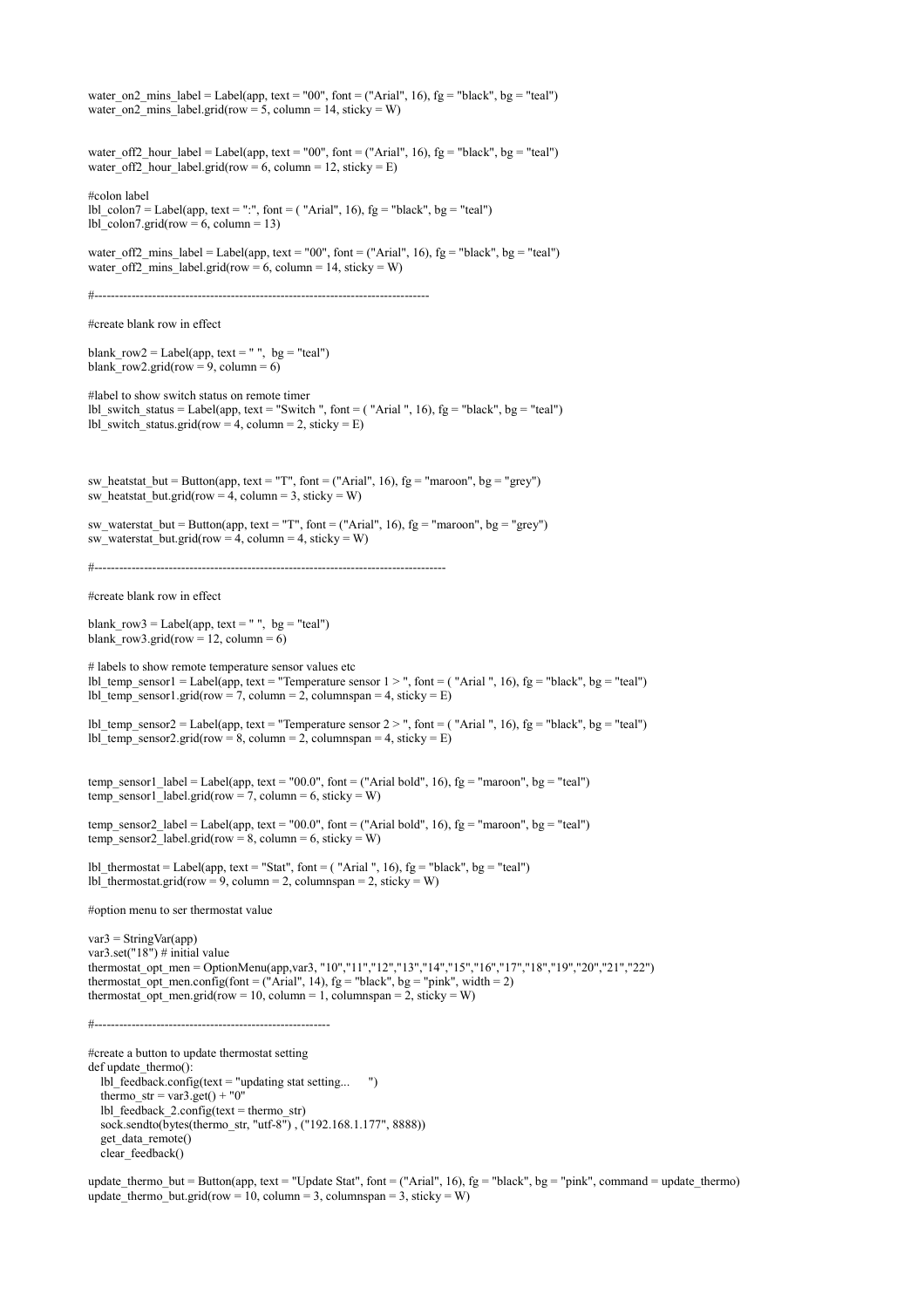#create blank row in effect

```
blank_row4 = Label(app, text = "", bg = "teal")
blank row4.grid(row = 16, column = 2)
blank_row5 = Label(app, text = "", bg = "teal")
blank_row5.grid(row = 17, column = 2)
#--------------------------------------------------------------------------------------
#create a button to refresh all values as stored on timer 
def get_data_remote():
   response = bytes("0/00,00,00,00,00,00,00,00,00,00,00,00,00,00,00,00T0S0A0t0", "utf-8")
  lbl feedback.config(text = "Data from remote is...") sock = socket.socket(socket.AF_INET, socket.SOCK_DGRAM)
   try:
      sock.sendto(bytes("r", "utf-8") , ("192.168.1.177", 8888))
     sock.settimeout(5)
     response = sock.recv(100) except socket.error:
      lbl_feedback.config(text = "timed out!")
      response = bytes("0/00,00,00,00,00,00,00,00,00,00,00,00,00,00,00,00T0S0A0t0", "utf-8")
   sock.close()
  response = str(resp</i>ones, "utf-8") lbl_feedback_2.config(text = response)
   try:
     tim, other_data1 = response.split("/")
   except ValueError:
      response = bytes("0/00,00,00,00,00,00,00,00,00,00,00,00,00,00,00,00T0S0A0t0", "utf-8")
     response = str(resp</i>ones, "utf-8")tim, other_data1 = response.split("/")
   on_offs, other_data2 = other_data1.split("T")
  temp_sensor, other_data3 = other_data2.split("S")
   switch_mode, other_data4 = other_data3.split("A")
   advance_mode, thermo_setting = other_data4.split("t")
  thermo_setting = thermo_setting [0:2] thermostat_opt_men.config(var3.set(thermo_setting))
  #lbl feedback 2.\text{config}(\text{text} = \text{on } \text{offs})tim int = int(tim)\overline{\text{clock}} hrs = tim_int // 60
  clock<sup>-</sup>mins = tim int % 60
   if clock_hrs < 10:
     clock hrs str = "0" + str(clock hrs) else:
     clock hrs str = str(clock hrs)
   if clock_mins < 10:
     clock\_mins\_str = "0" + str(clock\_mins) else:
     clock mins str = str(clock mins)
   hour_lab.config(text = clock_hrs_str) 
 mins_lab.config(text = clock_mins_str)
time_but.config(text = clock_hrs_str + ":" + clock_mins_str)
  a__status_int = int(advance_mode)
  a\bar{d}v status = ("N","Y")
  h_a\overline{dv}_status = adv_status[a_status_int % 2] w_adv_status = adv_status[a_status_int // 2]
  s_mode_int = int(switch_mode)
  sw_condition = ("T", "O", "C")w_mode_str = sw_condition[s_mode_int // 3]
  h_mode_str = sw_condition[s_mode_int % 3]
```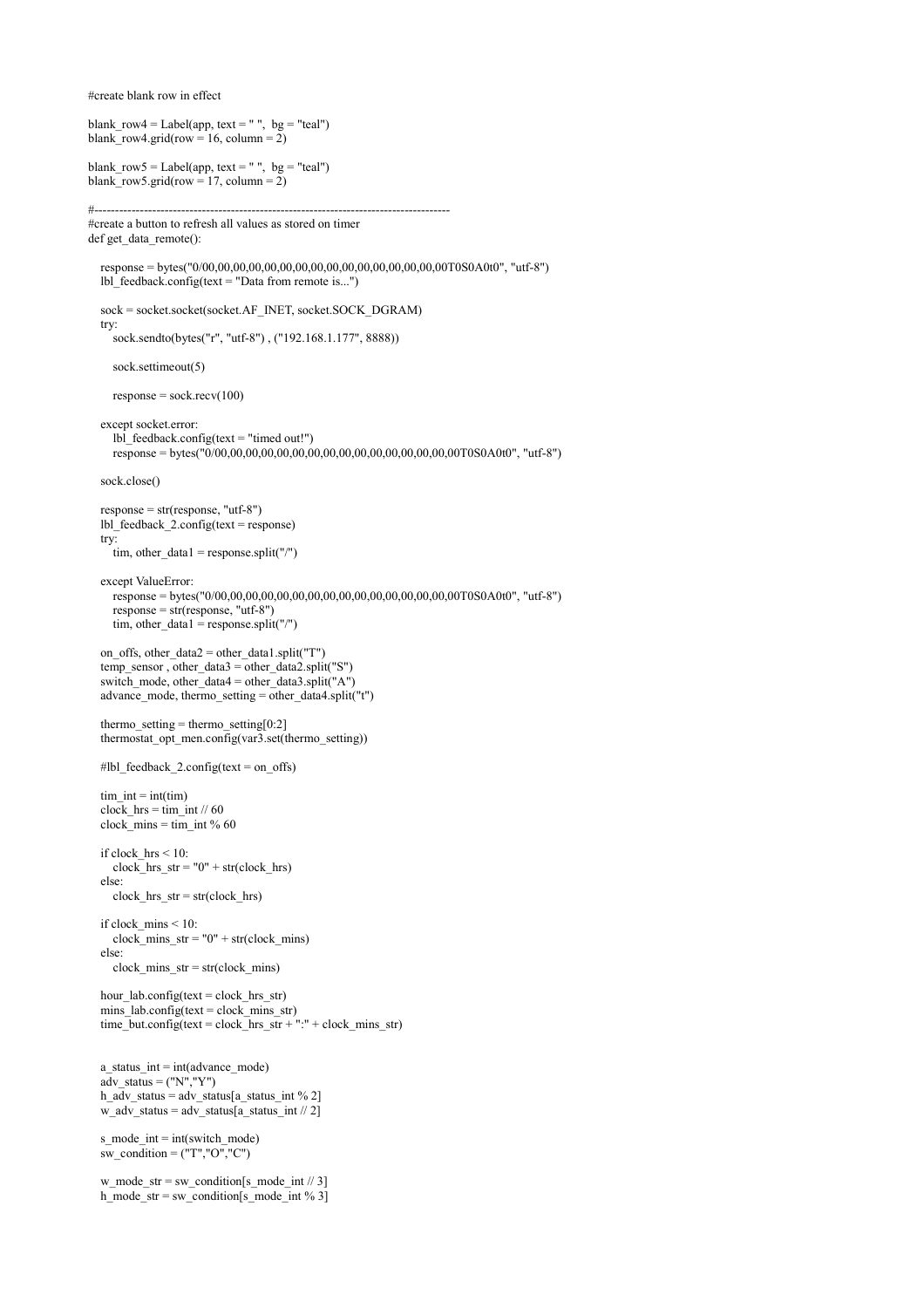water advance but.config(text = w adv status) heat  $\bar{a}$ dvance  $\bar{b}$ ut.config(text = h  $\bar{a}$ dv status)

```
sw heatstat but.config(text = h_mode_str)
sw<sup>-</sup>waterstat<sub>-</sub>but.config(text = w<sub>-</sub>mode_str)
```
 won1\_hrs,won1\_mins,woff1\_hrs,woff1\_mins,won2\_hrs,won2\_mins,woff2\_hrs,woff2\_mins,\ hon1\_hrs,hon1\_mins,hoff1\_mins,hoff1\_mins,hon2\_hrs,hon2\_mins,hoff2\_hrs, hoff2\_mins = on\_offs.split(",",15)

```
heat on1 hour label.config(text = hon1 hrs)
heat on<sup>1</sup> mins<sup>1</sup> label.config(text = hon<sup>1</sup> mins)
heat_off1_hour_label.config(text = hoff1_hrs)
heat off1_mins_label.config(text = hoff1_mins)
heat_on2_hour_label.config(text = hon2_hrs)
heat on2 mins label.config(text = hon2 mins)
heat_off2_hour_label.config(text = hoff2_hrs)
 heat_off2_mins_label.config(text = hoff2_mins)
water_on<sup>1</sup>_hour_label.config(text = won<sup>1</sup>_hrs)
water_on1_mins_label.config(text = won1_mins)
water_{off1} hour_label.config(text = woff1_hrs)
 water_off1_mins_label.config(text = woff1_mins)
water_on2_hour_label.config(text = won2_hrs)
water_on2_mins_label.config(text = won2_mins)
water_off2_hour_label.config(text = woff2_hrs)
water_off2_mins_label.config(text = woff2_mins)
```
temperature = float(temp\_sensor)

```
temperature = temperature / 10
```

```
 temp_sensor = str(temperature)
 temp_sensor1_label.config(text = temp_sensor )
```

```
 # determine whether boiler is actually on or off
 # first is it timed to be on?
wonh1 = \text{int}(won1 hrs)
wonm1 = \text{int}(won\overline{1} mins)
wonm1 = wonh1 * 60 + wonm1woffh1 = \text{int}(\text{woff1} \text{ hrs})woffml = int(woff1 - mins)woffm1 = woffh1 * 60 + woffm1
wonh2 = int(won2 hrs)wonm2 = int(won2 - mins)wonm2 = wonh2 * 60 + wonm2
woffh2 = \text{int}(\text{woff2} \text{ hrs})woffm2 = int(woff2 - mins)woffm2 = woffh2 \overline{*} 60 + woffm2
hanh1 = int(hon1-hrs)honn1 = int(hon1\_mins)homn1 = honh1 * 60 + homn1hoffh1 = int(hoff1 hrs)hoffm1 = int(hoff1 mins)
hoffm1 = hoffh1 \overline{*} 60 + hoffm1
h \text{on} h2 = \text{int}(h \text{on} 2 \text{ hrs})homn2 = int(hon2 - mins)honm2 = honh2 \overline{*} 60 + honm2
hoffh2 = int(hoff2 hrs)hoffm2 = int(hoff2\_mins)hoffm2 = hoffh2 \overline{*} 60 + hoffm2
if (honm1 \leq t im int \leq h of (honm2 \leq t im int \leq h of fm2):
  heat = True else:
  heat = Falseif (wonm1 \leq t im_int \leq woffm1) or (wonm2 \leq t im_int \leq woffm2):
    water = True
 else:
```

```
water = False
```

```
# next what about advance status?
```

```
if a_status_int == 1 or a_status_int == 3:
```

```
heat = not heat
```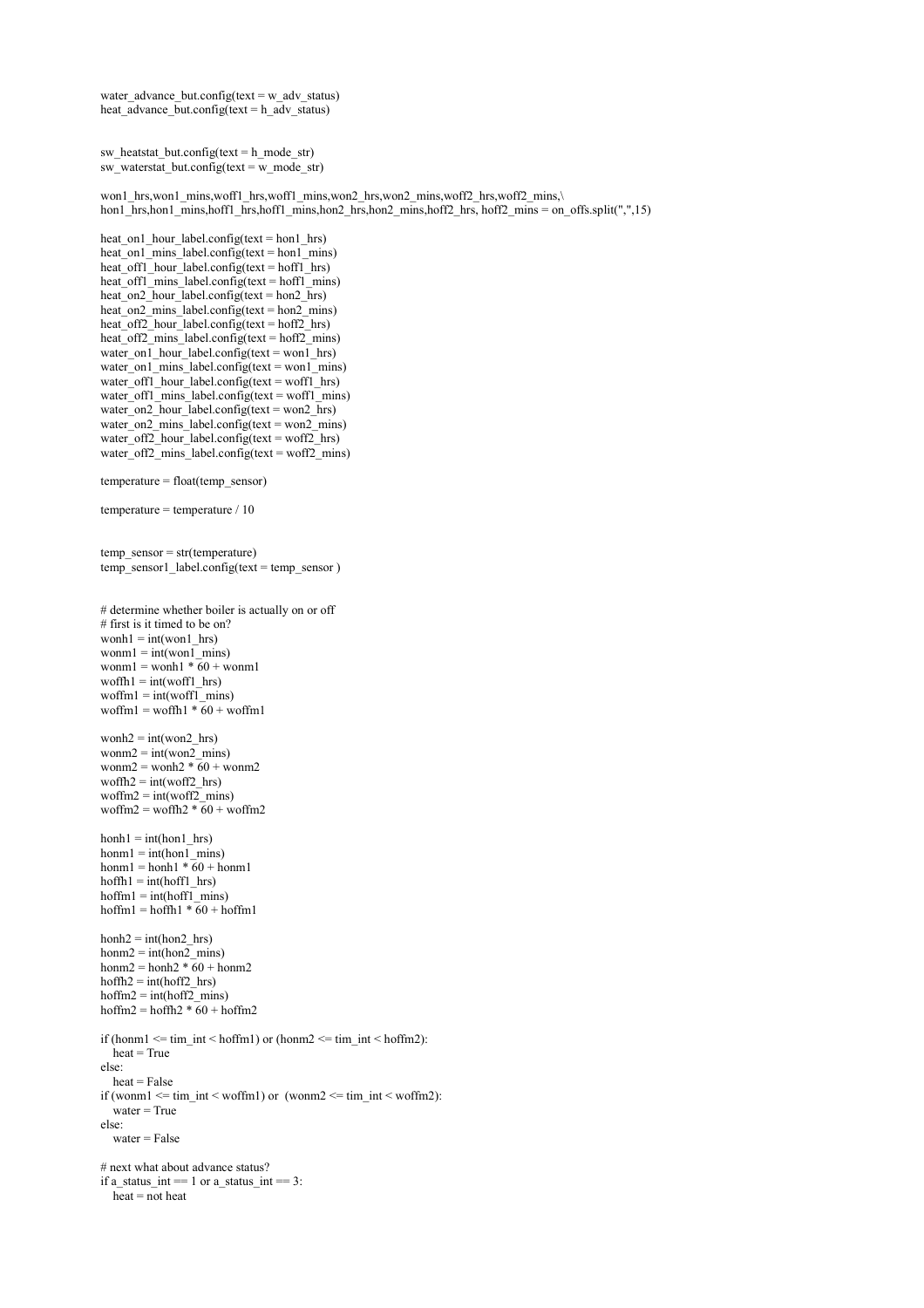if a\_status\_int == 2 or a\_status\_int == 3:  $\bar{w}$  water = not water # finally what about the over ride switches? if w\_mode\_str ==  $"O"$ :  $\bar{w}$ ater = False if  $w$ \_mode\_str == " $C$ ": water  $=$  True if  $h$  mode str  $= "O"$ :  $heat = False$ if h\_mode\_str  $= "C"$ :  $heat = True$  if heat and temperature < float(thermo\_setting): bheat but.config(bg = "orange red",  $fg$  = "orange red") if heat and temperature  $\geq$ = float(thermo\_setting): bheat\_but.config(bg = "sandy brown", fg = "sandy brown") if not heat: bheat but.config(bg = "black",  $fg$  = "black") if water: bwater but.config(bg = "orange red", fg = "orange red") else: bwater\_but.config(bg = "black",  $fg$  = "black") # end of boiler on off question!  $\#$ i = datetime.now()  $today = datetime.dataet, today()$  $tt = today.timetuple()$ dayof week = tt.tm wday month  $num = tt,tm$  mon month  $\overline{n}$  num = month num - 1  $dayof$  mon = tt.tm\_mday hour  $=$  tt.tm\_hour  $mins = tt,tm\_min$  $year = tt$ .tm  $year$ year = year  $\frac{6}{9}$  2000  $day = ("Mon", "Tue", "Wed", "Thu", "Fri", "Sat", "Sun")$ #dayofweek\_opt\_men.config(var2.set(day[dayof\_week])) month\_names = ("Jan","Feb","Mar","Apr","May","Jun","Jul","Aug","Sep","Oct","Nov","Dec") lbl\_feedback\_3.config(text = "Comp time " + time.strftime( $\degree$ %H: $\degree$ %M')) refresh\_but = Button(app, text = "Refresh", font = ("Arial", 16),  $fg$  = "black",  $bg$  = "pink", command = get\_data\_remote) refresh\_but.grid(row = 13, column = 1, columnspan = 2, sticky = W) #--------------------------------------------------------------------------- # option menues to set minutes and hours  $var6 = StringVar(ap)$ var6.set("00") # initial value hour\_opt\_men = OptionMenu(app,var6,"00","01","02","03","04","05","06","07","08","09","10",\ "11","12","13","14","15","16","17","18","19","20","21","22",\ "23") hour\_opt\_men.config(font = ("Arial", 14),  $fg =$  "black",  $bg =$  "cornflower blue", width = 2) hour opt men.grid(row = 10, column = 12, columnspan = 2, sticky = W) # minutes only multiples of 5 as 60 options do not fit on the Pi screen!  $var7 = StringVar(app)$ var7.set("00") # initial value min\_opt\_men = OptionMenu(app,var7,"00","05","10","15","20","25","30","35","40","45","50","55") min\_opt\_men.config(font = ("Arial", 14),  $fg =$  "black", bg = "cornflower blue", width = 2) min\_opt\_men.grid(row = 10, column = 14, columnspan = 2, sticky = W) lbl\_time\_set = Label(app, text = "Time Set hh:mm", font = ( "Arial ", 16), fg = "black", bg = "teal") lbl\_time\_set.grid(row = 9, column = 12, columnspan = 6, sticky = W)  $def$ upd  $time()$ : mins\_lab.config(text =  $var7.get()$ )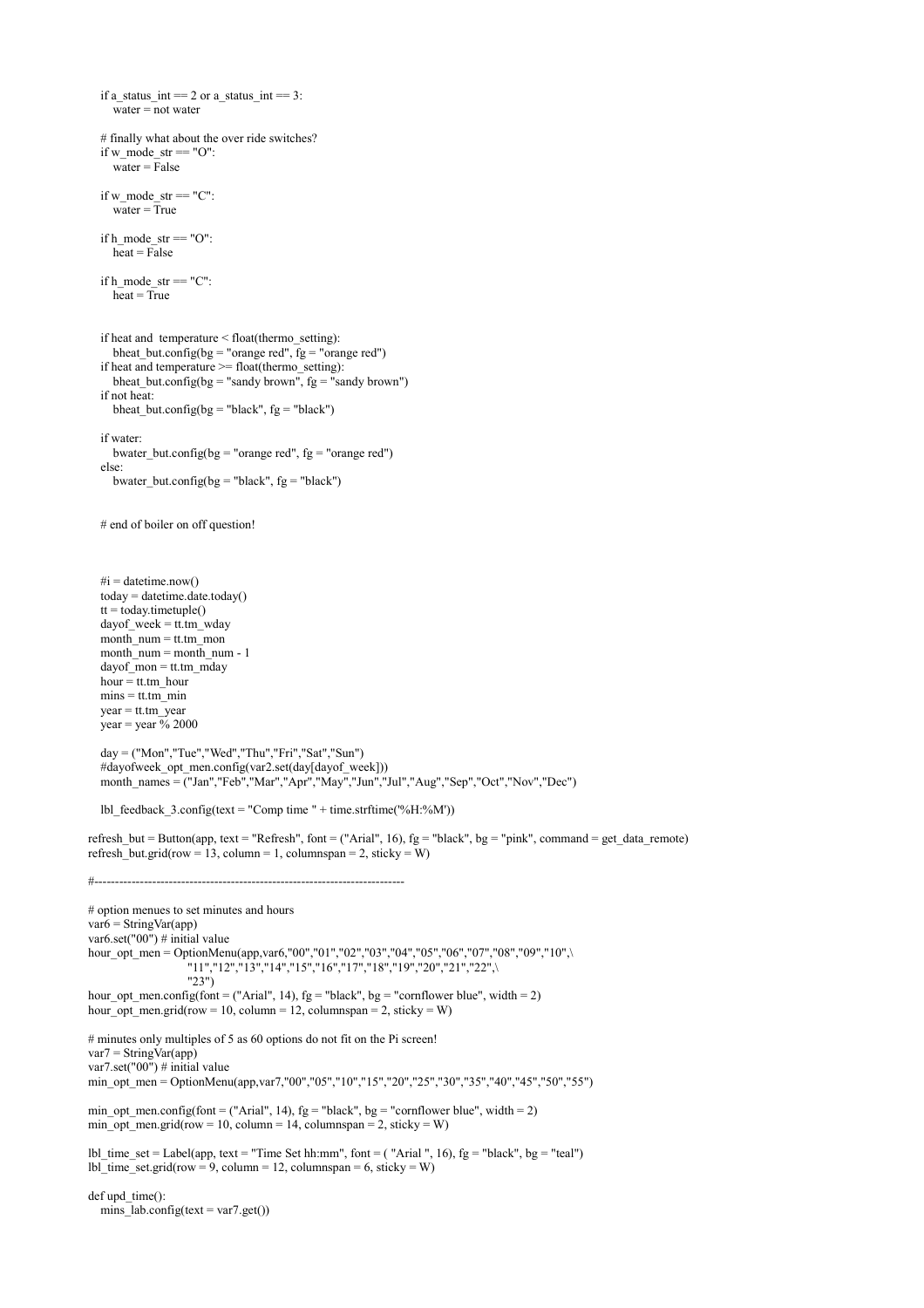hour\_lab.config(text = var6.get()) time\_but.config(text = var6.get() + ":" + var7.get()) def update  $hon1()$ : heat on<sup>1</sup> hour label.config(text = var6.get()) heat on  $\overline{1}$  mins label.config(text = var7.get()) def update\_hoff1(): heat off1 hour label.config(text = var6.get()) heat off1 mins label.config(text = var7.get()) def update\_hon2(): heat on<sup>2</sup> hour label.config(text = var6.get()) heat on2<sup>-</sup>mins<sup>-</sup>label.config(text = var7.get()) def update  $hoff2()$ : heat\_off2\_hour\_label.config(text = var6.get()) heat\_off2\_mins\_label.config(text = var7.get())  $def$  update\_won1(): water\_on1\_hour\_label.config(text = var6.get()) water\_on1\_mins\_label.config(text = var7.get()) def update\_woff1(): water\_off1\_hour\_label.config(text = var6.get()) water\_off1\_mins\_label.config(text = var7.get()) def update\_won2(): water\_on2\_hour\_label.config(text = var6.get()) water\_on2\_mins\_label.config(text = var7.get()) def update\_woff2(): water\_off2\_hour\_label.config(text = var6.get()) water\_off2\_mins\_label.config(text = var7.get()) #update heat times from time entry update\_hon1\_but = Button(app, text = "U", font = ("Arial", 16), fg = "black", bg = "cornflower blue", command = update\_hon1) update\_hon1\_but.grid(row = 3, column = 10, columnspan = 1, sticky = W) update\_hoff1\_but = Button(app, text = "U", font = ("Arial", 16), fg = "black", bg = "cornflower blue", command = update\_hoff1) update\_hoff1\_but.grid(row = 4, column = 10, columnspan = 1, sticky = W) update\_hon2\_but = Button(app, text = "U", font = ("Arial", 16),  $fg$  = "black", bg = "cornflower blue", command = update\_hon2) update\_hon2\_but.grid(row = 5, column = 10, columnspan = 1, sticky = W) update hoff2 but = Button(app, text = "U", font = ("Arial", 16), fg = "black", bg = "cornflower blue", command = update hoff2) update\_hoff2\_but.grid(row = 6, column = 10, columnspan = 1, sticky = W) #update water times from time entry update\_won1\_but = Button(app, text = "U", font = ("Arial", 16), fg = "black", bg = "cornflower blue", command = update\_won1) update\_won1\_but.grid(row = 3, column = 15, columnspan = 1, sticky = W) update\_woff1\_but = Button(app, text = "U", font = ("Arial", 16),  $fg =$  "black",  $bg =$  "cornflower blue", command = update\_woff1) update woff1 but.grid(row = 4, column = 15, columnspan = 1, sticky = W) update won2 but = Button(app, text = "U", font = ("Arial", 16), fg = "black", bg = "cornflower blue", command = update won2) update\_won2\_but.grid(row = 5, column = 15, columnspan = 1, sticky = W) update woff2 but = Button(app, text = "U", font = ("Arial", 16), fg = "black", bg = "cornflower blue", command = update woff2) update\_woff2\_but.grid(row = 6, column = 15, columnspan = 1, sticky = W) #--------------------------------------------------------------------------------------- # feedback label 1 lbl feedback = Label(app, text = "", font = ( "Arial Bold", 13), fg = "black", bg = "light sea green") lbl\_feedback.grid(row = 10, column = 6, columnspan = 6, sticky = W) # feedback label 2 lbl\_feedback\_2 = Label(app, text = "", font = ( "Arial Bold", 8), fg = "black", bg = "light sea green") lbl\_feedback\_2.grid(row = 13, column = 6, columnspan = 13, sticky = W) # feedback label 3 lbl\_feedback\_3 = Label(app, text = "", font = ( "Arial Bold", 13), fg = "black", bg = "light sea green") lbl\_feedback\_3.grid(row = 2, column = 4, columnspan = 6, sticky = W) #--------------------------------------------------------------------------------------- # clear feedback